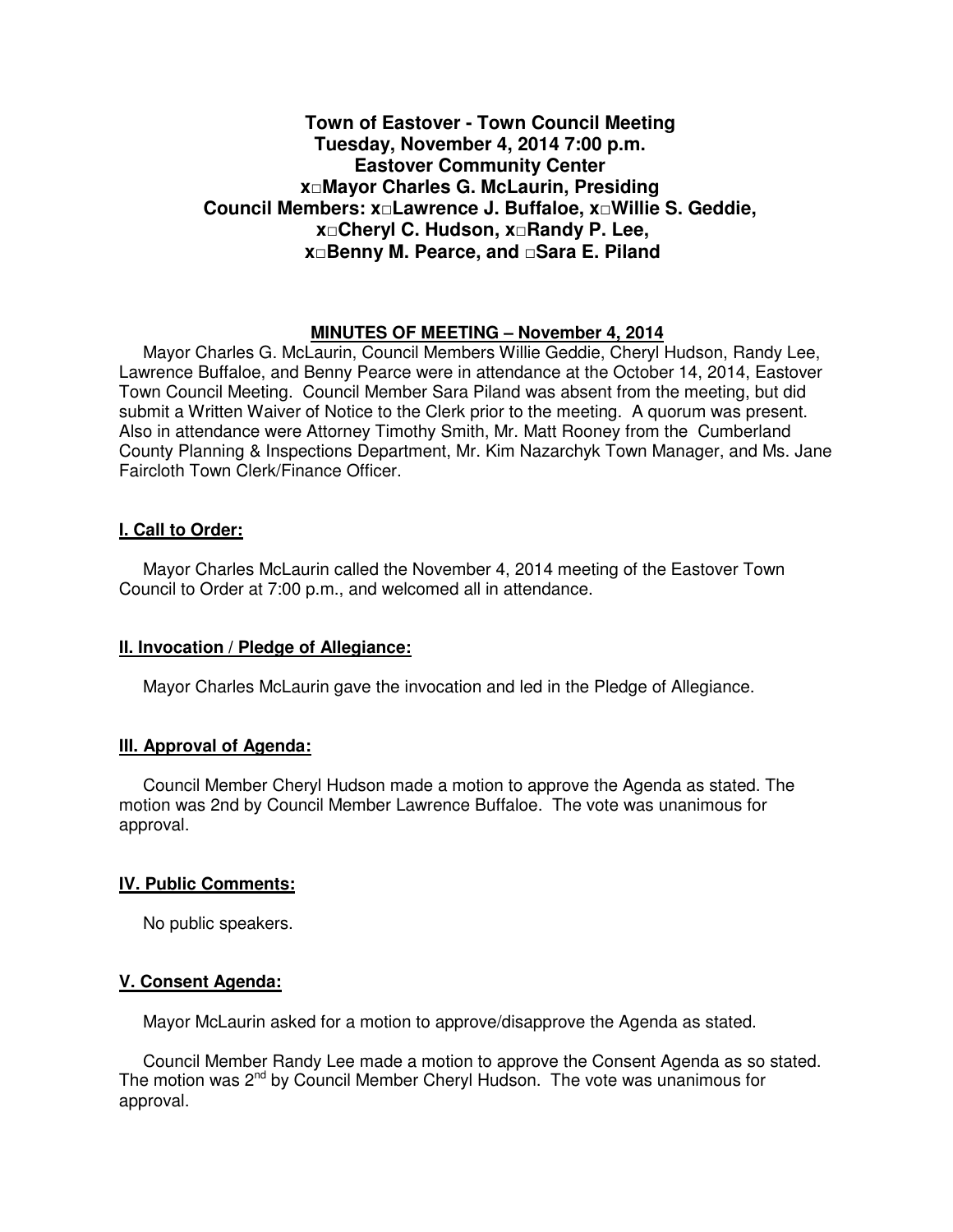# **VI. Discussion Agenda:**

# **Agenda Item #1:**

### **1. PUBLIC HEARING CASE NO. P14-54.**

 **P14-54. REVISIONS AND AMENDMENTS TO THE COUNTY ZONING ORDINANCE, APPLICABLE ONLY TO PROPERTIES WITHIN THE CORPORATE LIMITS OF THE TOWN OF EASTOVER, BY CREATING ARTICLE I, ENTITLED ADMINISTRATIVE PROVISIONS, CONTAINING SECTIONS 101 THROUGH 110; AMENDING ARTICLE II INTERPRETATIONS, CALCULATIONS, AND DEFINITIONS, SECTION 203. DEFINITIONS OF SPECIFIC TERMS AND WORDS, BY INSERTING IN ALPHABETICAL ORDER THE TERMS: RATITE; POULTRY FARM, LARGE SCALE; AND SWINE FARM, LARGE SCALE WITH EACH TERMS ACCOMPANYING DEFINITION; AND AMENDING ARTICLE IV PERMITTED, CONDITIONAL, AND SPECIAL USES, SECTION 403. USE MATRIX, BY INSERTING POULTRY FARM, LARGE SCALE AND SWINE FARM, LARGE SCALE AS A PERMITTED USE IN THE A1 ZONING DISTRICT; AND INSERTING A FOOTNOTE NUMBER 8 AFTER THE LAND USE AGRICULTURAL OR RURAL FARM USE CLARIFYING THAT THE LAND USE AGRICULTURAL OR RURAL FARM USE IS NOT INCLUSIVE OF LAND USES SPECIFICALLY LISTED ELSEWHERE IN THE USE MATRIX. (EASTOVER)**

Mayor McLaurin stated that he now **OPENS** the Public Hearing on Case No. P14-54.

 Mr. Matt Rooney briefed the Council on Case No. P14-54. Mr. Rooney stated that revisions and amendments to the County Zoning Ordinance, applicable only to properties within the corporate limits of the Town of Eastover, by creating Article I, entitled Administrative Provisions, containing Sections 101 through 110; amending Article II Interpretations, Calculations, and Definitions, Section 203.

 Mr. Rooney stated that definitions of Specific terms and words, by inserting in alphabetical order the terms: ratite; poultry farm, large scale; and swine farm, large scale with each terms accompanying definition; and amending Article IV permitted, Conditional, and Special Uses, Section 403.

 Mr. Rooney stated that the Use Matrix, by inserting Poultry Farm, Large Scale and Swine Farm, Large Scale as permitted use in the A1 zoning district; and inserting a footnote number 8 after the land use Agricultural or Rural Farm Use clarifying that the land use Agricultural or Rural Farm Use is not inclusive of land uses specifically listed elsewhere in the Use Matrix.

There were no speakers for or against Case No P14-54.

There was no discussion by Council on Case No. P14-54.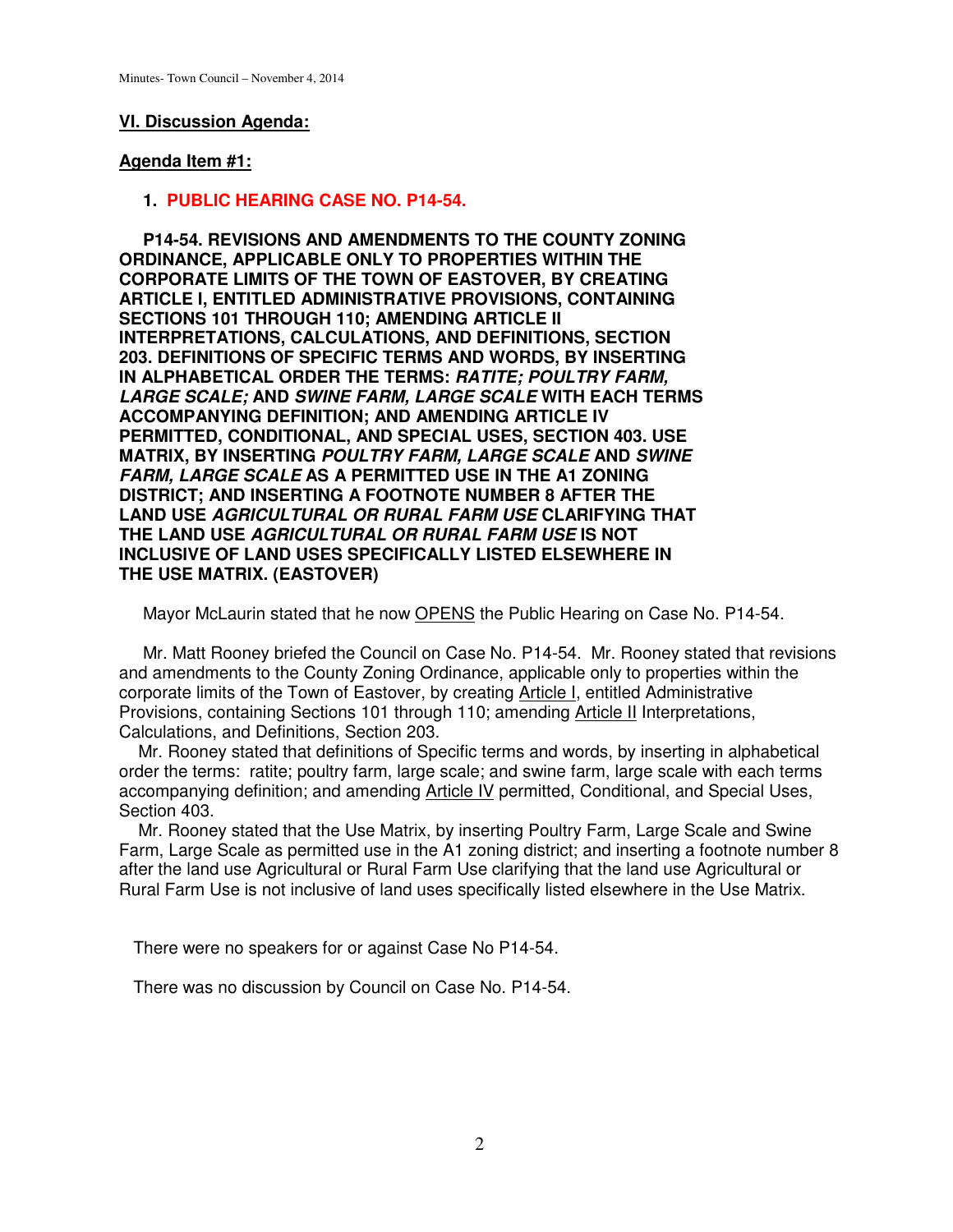Mayor McLaurin asked for a motion to CLOSE the Public Hearing

 Council Member Cheryl Hudson asked for a motion to CLOSE the Public Hearing on Case No. P14-54. The motion was  $2^{nd}$  by Council Member Benny Pearce. The vote was unanimous for approval.

 Mayor McLaurin asked for a motion for approval on reasonableness on Case No. P14-54.

 Council Member Cheryl Hudson made a motion to approve the Cumberland County Joint Planning Boards recommendation for approval of Case No. P14-54 for a text amendment defining ratite and large scale poultry and swine farms, and delineating the aforementioned from other agricultural or farm uses within the Town of Eastover. She also stated that the proposed ordinance provisions are designed to allow agricultural uses while protecting the rural character of the Town of Eastover. The motion was  $2<sup>nd</sup>$  by Council Member Randy Lee. The vote was unanimous for approval.

Mayor McLaurin asked for a motion on consistency with the 2030 Growth Vision Plan.

 Council Member Cheryl Hudson made a motion that Case No P14-54 is consistent with the adopted comprehensive plan designated as the 2030 Growth Vision Plan by meeting the Agricultural Objectives, specifically: promote the preservation of farmland areas; and also is consistent with the Eastover Detailed Land Use Plan because the overall goal as regarding to farming is to protect and preserve natural resources, the environment, and the rural character; enhance and protect farming and the agricultural industry; and enhance and protect the quality of life of rural residents. The motion was 2<sup>nd</sup> by Council Member Randy Lee. The vote was unanimous for approval.

### **Agenda Item #2:**

# **2. SUBDIVISION REVIEW – CASE NO. 14-122**

# **CONSIDERATION OF THE EASTOVER NORTH II, REQUEST FOR A SUBDIVISION REVIEW, COUNTY SUBDIVISION ORDINANCE; ZONING: RR; TOTAL ACREAGE: 10.49; LOCATION: 3495 BEARD ROAD (SR 1722). (EASTOVER)**

 Mr. Matt Rooney briefed the Council on Case No.14-122. He stated that the developer is requesting approval of a 19 lot residential subdivision. The subdivision will connect to the previously approved density development subdivision that was approved on December 3, 2013. The expansion of this development will be a regular subdivision and will not be approved as part of the density development approval. He stated that the proposed lots will meet the minimum 20,000 meeting the RR rural residential zoning district. Mr. Rooney stated the subject property has 430.00' feet +/- of road frontage along SR 1722 (Beard Road). Mr. Rooney stated that this must be considered two subdivisions and that the RR Zoning will remain the same on the  $2^{nd}$  subdivision. The new subdivision will have an entrance on Beard Road and the previous subdivision will also have an entrance on HWY 301. The main street in both subdivisions will run from HWY 301 to Beard Road. This is an improvement for the development.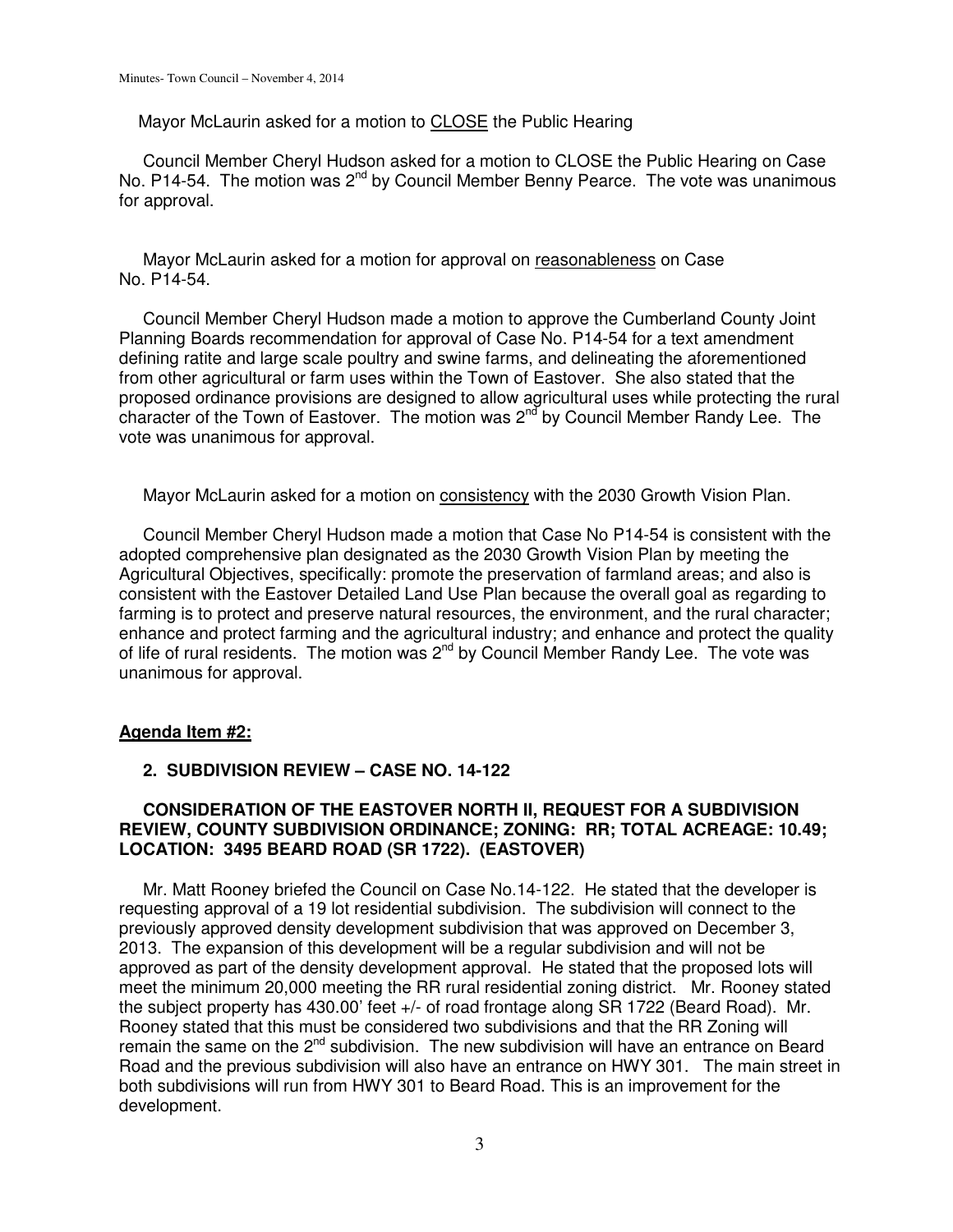Mr. Gene Williford and Mr. David Averitte, Engineer signed up to speak.

 Mr. Averitte stated that they are going to build the streets to the Department of Transportation standards, and have DOT Engineer certify the streets are built to DOT standards. After the streets meet DOT standards will then be dedicated to the Town of Eastover.

Mr. Averitte stated that they are going to have one Home Owners Association for the already approved subdivision and the proposed subdivision, which they consider one subdivision called Eastover North II.

 Mr. Williford stated that there will be a 2000 sq. Foot sign in the new area and it will read "Eastover North II" at the Beard Road and Dunn Road entrances.

 Mr. Williford informed the Council that he must put in cluster mailboxes. He stated that they will be put in front of the cemetery off the road. He is going to put parking spaces for any burials that are to be held at the cemetery. Mr. Rooney stated that this became law this April for cluster mailboxes. Council Member Buffalo asked how much space will be between the cemetery and the mailboxes. Mr. Rooney stated that the U.S. Postal Service has to say where the cluster mailboxes will be placed.

Mr. Averitte and Mr. Williford stated that they have enough green space in the  $1<sup>st</sup>$ subdivision to cover the 2<sup>nd</sup> subdivision; and/or pay submit a check or cash in the amount of \$3,029.36 (\$159.44) per lot/19 lots) payable to Cumberland County. This condition is in accordance with Section 2308, Parks, Recreation and Open space, County Subdivision and Development Ordinance which requires every residential dwelling unit to provide a portion of land, in certain instances, or pay a fee in lieu of dedication for the purposes of providing park, recreation and open space areas. (Park District Eastover)

 Mr. Rooney stated that this would have to be verified by the County Planning & Inspections Department.

 Council Member Cheryl Hudson asked Mr. Rooney if this is considered two subdivisions. He stated yes, as the 1<sup>st</sup> subdivision has already been approved. Council Member Hudson asked if the 1st Subdivision could be amended to include the 2<sup>nd</sup> Subdivision. Mr. Rooney stated that it would have to go through the Quasi-Judicial Hearing or a waiver. Mayor McLaurin told Mr. Williford to just pay the \$3000 dollars and get it over with.

 The Council decided to table this action, and have a Special town Council Meeting within two weeks on this case. Mayor McLaurin asked for a motion to Table Case No. 14-122 until a later date to be determined.

 Council Member Cheryl Hudson made a motion to Table Subdivision Review Case No. 14- 122 until the Town Manager gets with the Town Attorney for his opinion on this case, and hold a Special Town Council Meeting within two weeks. Council Member Lawrence Buffaloe 2<sup>nd</sup> the motion to Table Case No 14-122. The vote was unanimous for approval.